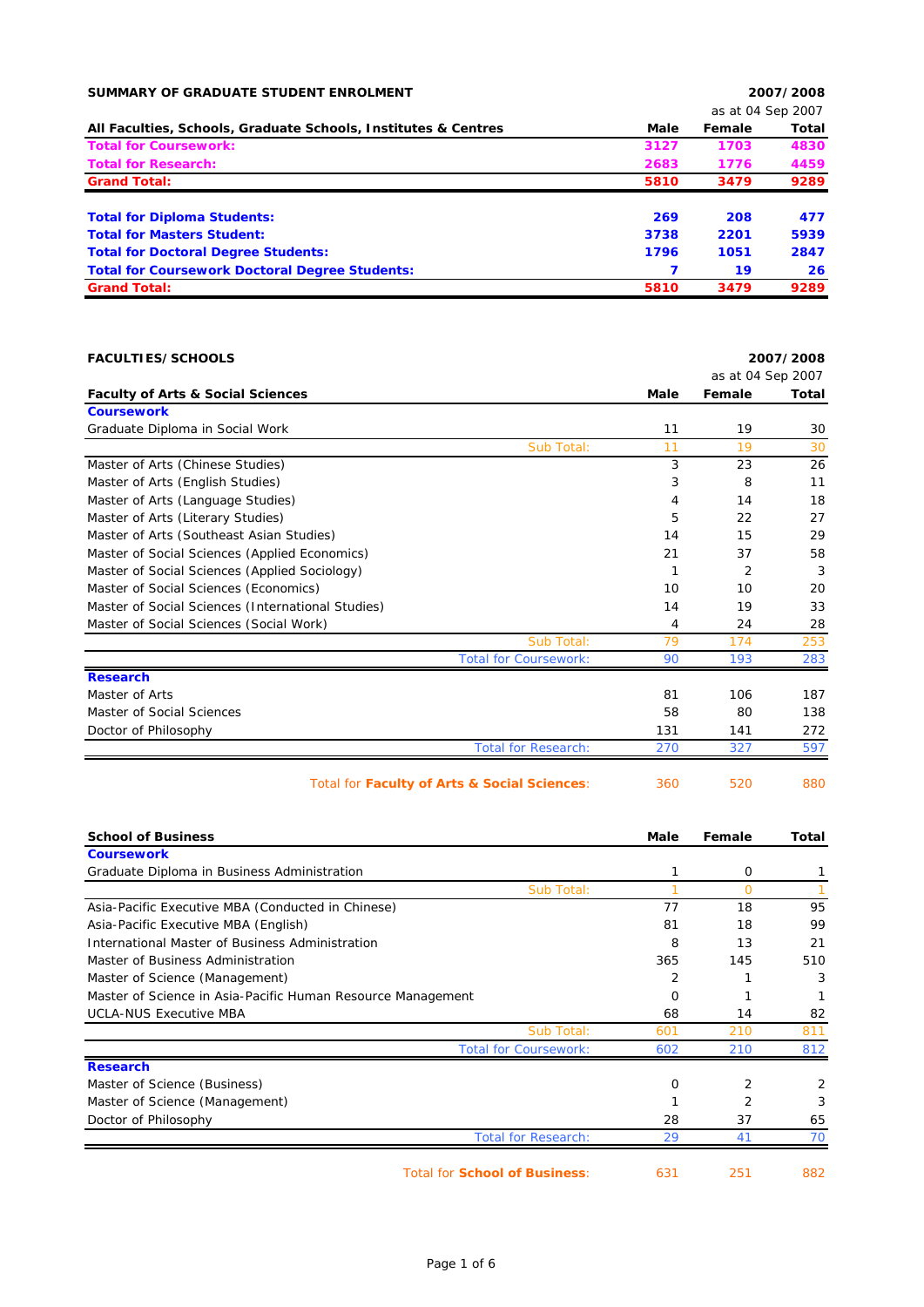| <b>School of Computing</b>                                | Male                 | Female         | Total    |
|-----------------------------------------------------------|----------------------|----------------|----------|
| <b>Coursework</b>                                         |                      |                |          |
| Master of Computing                                       | 111                  | 36             | 147      |
| <b>Total for Coursework:</b>                              | 111                  | 36             | 147      |
| <b>Research</b>                                           |                      | 11             |          |
| Graduate Programme<br>Master of Science                   | 42<br>$\overline{7}$ | 10             | 53<br>17 |
| Doctor of Philosophy                                      | 151                  | 56             | 207      |
| <b>Total for Research:</b>                                | 200                  | 77             | 277      |
|                                                           |                      |                |          |
| Total for School of Computing:                            | 311                  | 113            | 424      |
| <b>Faculty of Dentistry</b>                               | Male                 | Female         | Total    |
| <b>Coursework</b>                                         |                      |                |          |
| Graduate Diploma in Dental Implantology                   | 10                   | 2              | 12       |
| Sub Total:                                                | 10                   | $\overline{2}$ | 12       |
| Master of Dental Surgery (Endodontics)                    | 3                    | 3              | 6        |
| Master of Dental Surgery (Oral & Maxillofacial Surgery)   | 7                    | 1              | 8        |
| Master of Dental Surgery (Orthodontics)                   | 5                    | 10             | 15       |
| Master of Dental Surgery (Periodontology)                 | 5                    | 3              | 8        |
| Master of Dental Surgery (Prosthodontics)                 | 6                    | 1              | 7        |
| Sub Total:<br><b>Total for Coursework:</b>                | 26                   | 18             | 44       |
| <b>Research</b>                                           | 36                   | 20             | 56       |
| Master of Science                                         | 5                    | 8              | 13       |
| Doctor of Philosophy                                      | 8                    | 5              | 13       |
| <b>Total for Research:</b>                                | 13                   | 13             | 26       |
| <b>Total for Faculty of Dentistry:</b>                    | 49                   | 33             | 82       |
| <b>School of Design &amp; Environment</b>                 | Male                 | Female         | Total    |
| <b>Coursework</b>                                         |                      |                |          |
| Master of Architecture                                    | 41                   | 46             | 87       |
| Master of Arts (Urban Design)                             | 11                   | 5              | 16       |
| Master of Science (Building Science)                      | 28                   | 25             | 53       |
| Master of Science (Construction Law & Arbitration)        | 10                   | 2              | 12       |
| Master of Science (Construction Law & Dispute Resolution) | 21                   | 4              | 25       |
| Master of Science (Environmental Management)              | 19                   | 22             | 41       |
| Master of Science (Project Management)                    | 56                   | 37             | 93       |
| Master of Science (Real Estate)                           | 37                   | 22             | 59       |
| <b>Total for Coursework:</b><br><b>Research</b>           | 223                  | 163            | 386      |
| Master of Arts (Architecture)                             | 5                    | 4              | 9        |
| Master of Arts (Industrial Design)                        | 4                    | 0              | 4        |
| Master of Science (Building)                              | 4                    | 8              | 12       |
| Master of Science (Estate Management)                     | 6                    | 3              | 9        |
| Doctor of Philosophy                                      | 30                   | 19             | 49       |
| NUS-DTU Joint Ph.D.                                       | 2                    | 0              | 2        |
| <b>Total for Research:</b>                                | 51                   | 34             | 85       |
|                                                           |                      |                |          |

Total for **School of Design & Environment**: 274 197 471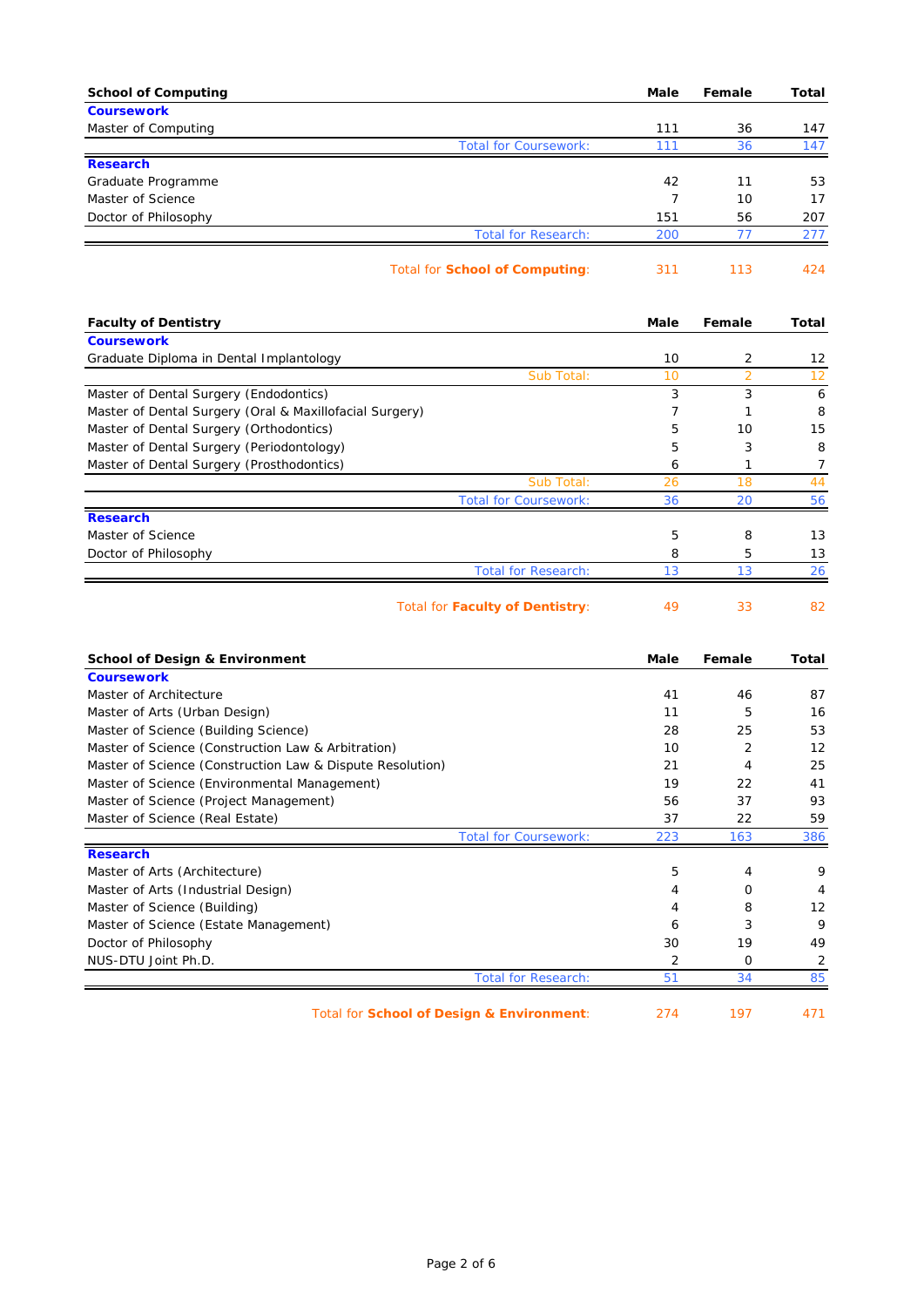| <b>Faculty of Engineering</b>                                 | <b>Male</b> | Female         | <b>Total</b>   |
|---------------------------------------------------------------|-------------|----------------|----------------|
| <b>Coursework</b>                                             |             |                |                |
| Graduate Diploma in Aviation Management                       | 12          | 4              | 16             |
| Graduate Diploma in Maritime and Port Management              | 1           | O              | $\mathbf{1}$   |
| Sub Total:                                                    | 13          | $\overline{4}$ | 17             |
| Master of Science (Chemical Engineering)                      | 25          | 17             | 42             |
| Master of Science (Civil Engineering)                         | 76          | 48             | 124            |
| Master of Science (Electrical Engineering)                    | 171         | 56             | 227            |
| Master of Science (Environmental Engineering)                 | 26          | 18             | 44             |
| Master of Science (Geotechnical Engineering)                  | 13          | $\overline{4}$ | 17             |
| Master of Science (Industrial and Systems Engineering)        | 143         | 61             | 204            |
| Master of Science (Intellectual Property Management)          | 20          | 9              | 29             |
| Master of Science (Management of Technology)                  | 102         | 29             | 131            |
| Master of Science (Materials Science and Engineering)         | 41          | 30             | 71             |
| Master of Science (Mechanical Engineering)                    | 73          | 13             | 86             |
| Master of Science (Mechatronics)                              | 39          | 16             | 55             |
| Master of Science (Safety, Health & Environmental Technology) | 49          | 20             | 69             |
| Master of Science (Systems Design and Management)             | 20          | 3              | 23             |
| Master of Science (Transportation Systems and Management)     | 14          | 5              | 19             |
| Sub Total:                                                    | 812         | 329            | 1141           |
| <b>Total for Coursework:</b>                                  | 825         | 333            | 1158           |
| <b>Research</b>                                               |             |                |                |
| Master of Engineering                                         | 221         | 85             | 306            |
| Doctor of Philosophy                                          | 852         | 317            | 1169           |
| NUS-IITB Joint Ph.D.                                          | 1           | O              | 1              |
| NUS-SUPELEC Joint Ph.D.                                       | 4           | O              | 4              |
| NUS-TU/E Joint Ph.D.                                          | 12          | 2              | 14             |
| NUS-UIUC Joint Ph.D.                                          | 5           | 2              | $\overline{7}$ |
| <b>Total for Research:</b>                                    | 1095        | 406            | 1501           |
| <b>Total for Faculty of Engineering:</b>                      | 1920        | 739            | 2659           |

| <b>Faculty of Law</b>                                   |                              | Male           | Female         | Total |
|---------------------------------------------------------|------------------------------|----------------|----------------|-------|
| <b>Coursework</b>                                       |                              |                |                |       |
| Graduate Diploma in Maritime & Arbitration              |                              | 4              | $\Omega$       | 4     |
| Graduate Diploma in Singapore Law                       |                              | 45             | 46             | 91    |
|                                                         | Sub Total:                   | 49             | 46             | 95    |
| Master of Laws                                          |                              | 9              | 15             | 24    |
| Master of Laws (Asian Legal Studies)                    |                              | $\overline{2}$ | $\overline{2}$ | 4     |
| Master of Laws (Corporate & Financial Services Law)     |                              | 13             | 17             | 30    |
| Master of Laws (Intellectual Property & Technology Law) |                              | 10             | 8              | 18    |
| Master of Laws (International & Comparative Law)        |                              | 4              | 15             | 19    |
| Master of Laws (International Business Law)             |                              | 19             | 25             | 44    |
| Master of Laws (Maritime Law)                           |                              | 5              | 6              | 11    |
|                                                         | Sub Total:                   | 62             | 88             | 150   |
|                                                         | <b>Total for Coursework:</b> | 111            | 134            | 245   |
| <b>Research</b>                                         |                              |                |                |       |
| Graduate Programme                                      |                              | 3              | 3              | 6     |
| Master of Laws                                          |                              | 6              | 8              | 14    |
| Doctor of Philosophy                                    |                              |                | 7              | 14    |
|                                                         | <b>Total for Research:</b>   | 16             | 18             | 34    |
| Total for Faculty of Law:                               |                              | 127            | 152            | 279   |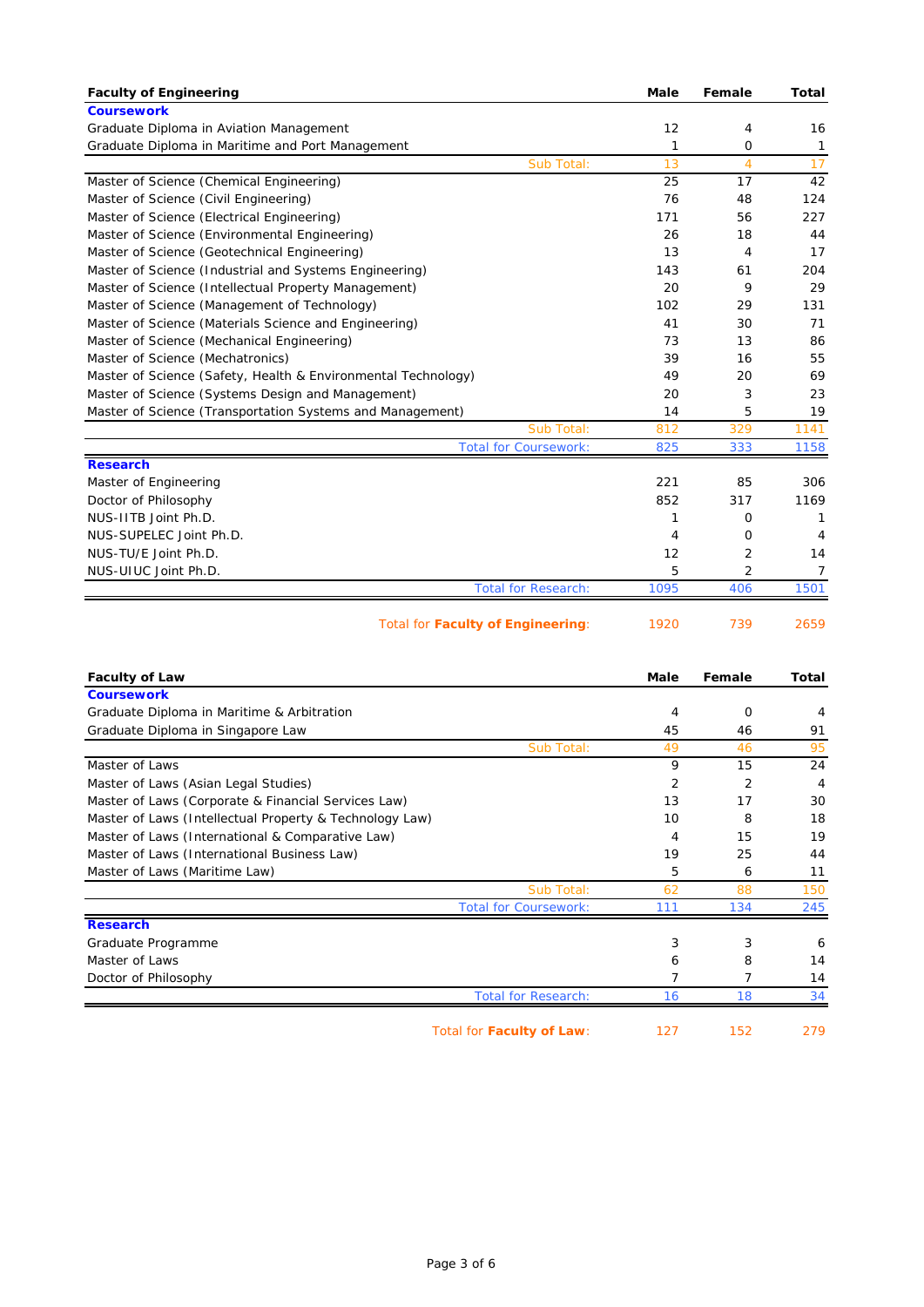| Lee Kuan Yew School of Public Policy |                                                 | Male | Female | Total |
|--------------------------------------|-------------------------------------------------|------|--------|-------|
| <b>Coursework</b>                    |                                                 |      |        |       |
| Master in Public Administration      |                                                 | 55   | 44     | 99    |
| Master in Public Management          |                                                 | 19   | 4      | 23    |
| Master in Public Policy              |                                                 | 52   | 81     | 133   |
|                                      | <b>Total for Coursework:</b>                    | 126  | 129    | 255   |
| <b>Research</b>                      |                                                 |      |        |       |
| Doctor of Philosophy                 |                                                 | 5    |        | 6     |
|                                      | <b>Total for Research:</b>                      |      |        |       |
|                                      | Total for Lee Kuan Yew School of Public Policy: | 131  | 130    | 261   |

| <b>Faculty of Science</b>                       |                                      | Male           | Female         | Total |
|-------------------------------------------------|--------------------------------------|----------------|----------------|-------|
| <b>Coursework</b>                               |                                      |                |                |       |
| Joint Master of Science in Industrial Chemistry |                                      | 10             | 18             | 28    |
| Master of Pharmacy (Clinical Pharmacy)          |                                      | 0              | 3              | 3     |
| Master of Science (Applied Physics)             |                                      | 3              | 4              | 7     |
| Master of Science (Chemistry)                   |                                      | 30             | 26             | 56    |
| Master of Science (Mathematics)                 |                                      | 15             | 5              | 20    |
| Master of Science (Physics)                     |                                      | 8              | $\Omega$       | 8     |
| Master of Science (Statistics)                  |                                      | 20             | 14             | 34    |
| Master of Science in Financial Engineering      |                                      | 186            | 38             | 224   |
|                                                 | <b>Total for Coursework:</b>         | 272            | 108            | 380   |
| <b>Research</b>                                 |                                      |                |                |       |
| Graduate Programme                              |                                      | 278            | 195            | 473   |
| Master of Science                               |                                      | 27             | 22             | 49    |
| Master of Science (Pharmacy)                    |                                      | $\overline{2}$ | $\overline{2}$ | 4     |
| Doctor of Philosophy                            |                                      | 256            | 221            | 477   |
| NUS-ANU Joint PhD                               |                                      |                | 0              |       |
|                                                 | <b>Total for Research:</b>           | 564            | 440            | 1004  |
|                                                 | Total for <b>Faculty of Science:</b> | 836            | 548            | 1384  |

| Yong Loo Lin School of Medicine                   |                              | Male           | Female         | Total |
|---------------------------------------------------|------------------------------|----------------|----------------|-------|
| <b>Coursework</b>                                 |                              |                |                |       |
| Graduate Diploma in Family Medicine               |                              | 55             | 44             | 99    |
| Graduate Diploma in Family Practice Dermatology   |                              | 16             | 19             | 35    |
| Graduate Diploma in Geriatric Medicine            |                              | 13             | 7              | 20    |
| Graduate Diploma in Tissue Banking                |                              | 10             | 8              | 18    |
|                                                   | Sub Total:                   | 94             | 78             | 172   |
| Master of Medicine (Emergency Medicine)           |                              | 11             | 11             | 22    |
| Master of Medicine (Family Medicine)              |                              | 13             | 5              | 18    |
| Master of Medicine (Internal Medicine)            |                              | 39             | 18             | 57    |
| Master of Medicine (Obstetrics and Gynaecology)   |                              | 3              | 5              | 8     |
| Master of Medicine (Ophthalmology)                |                              | 0              |                |       |
| Master of Medicine (Orthopaedic Surgery)          |                              |                | $\Omega$       |       |
| Master of Medicine (Paediatric Medicine)          |                              | 11             | 9              | 20    |
| Master of Medicine (Psychiatry)                   |                              | 8              | 4              | 12    |
| Master of Medicine (Surgery)                      |                              | 9              | $\overline{2}$ | 11    |
| Master of Nursing                                 |                              | $\overline{2}$ | 23             | 25    |
| Master of Public Health                           |                              | 19             | 13             | 32    |
| Master of Science (Speech and Language Pathology) |                              | 3              | 16             | 19    |
|                                                   | Sub Total:                   | 119            | 107            | 226   |
|                                                   | <b>Total for Coursework:</b> | 213            | 185            | 398   |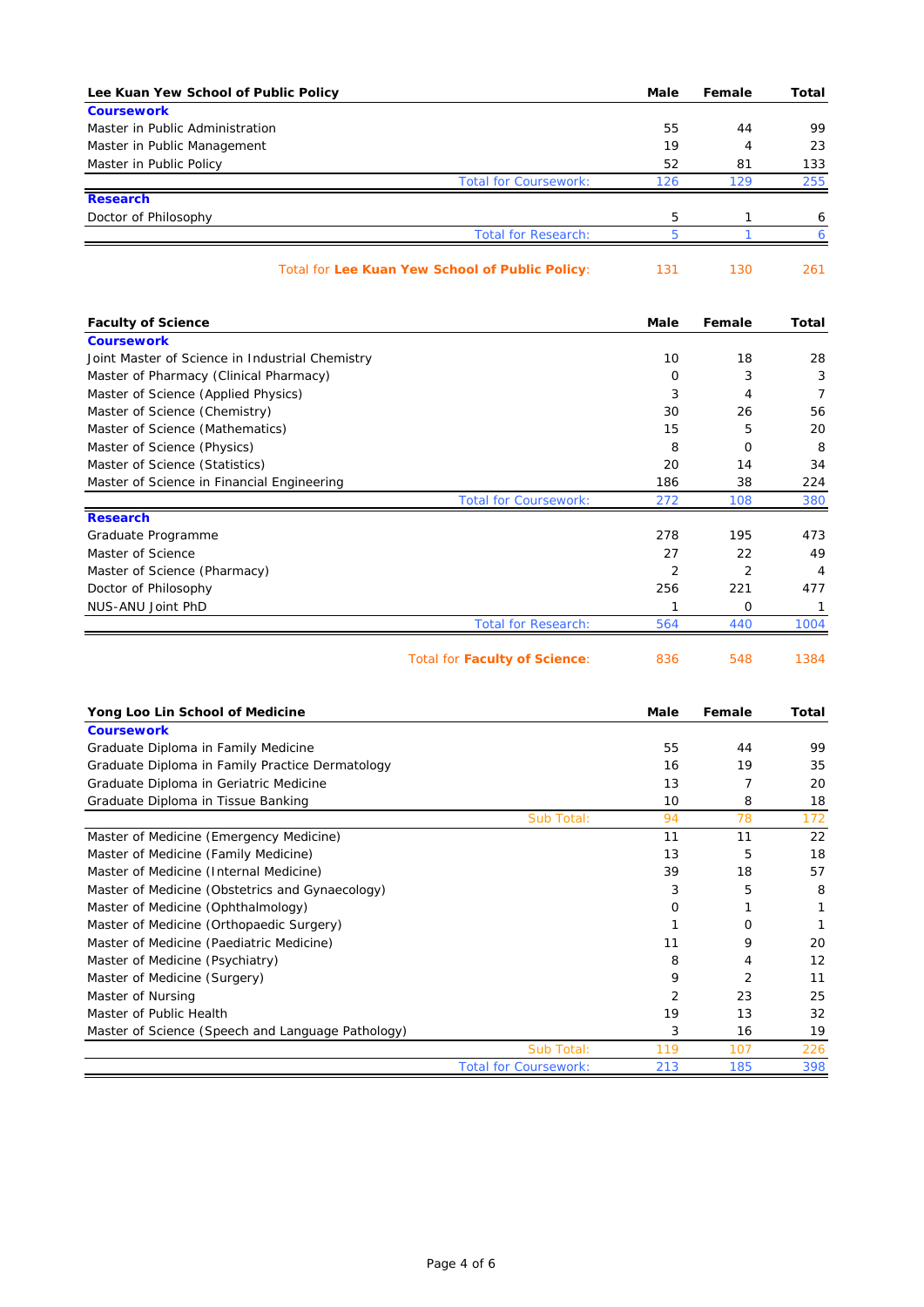| <b>Research</b>                                                       |      |                |              |
|-----------------------------------------------------------------------|------|----------------|--------------|
| Graduate Programme                                                    | 109  | 150            | 259          |
| Joint M.Sc. in Infectious Diseases, Vaccinology and Drug Discovery    | 3    | 4              | 7            |
| Master of Science                                                     | 21   | 20             | 41           |
| Master of Science (Clinical Science)                                  | 3    | 1              | 4            |
| Doctor of Medicine                                                    | 7    | $\overline{2}$ | 9            |
| Doctor of Philosophy                                                  | 122  | 117            | 239          |
| NUS-KI Joint PhD                                                      | 18   | 17             | 35           |
| <b>Total for Research:</b>                                            | 283  | 311            | 594          |
| Total for Yong Loo Lin School of Medicine:                            | 496  | 496            | 992          |
| Yong Siew Toh Conservatory of Music                                   | Male | Female         | Total        |
| <b>Coursework</b>                                                     | 0    |                |              |
| Graduate Diploma in Music Performance<br><b>Total for Coursework:</b> | 0    | 6<br>6         | 6<br>6       |
| Total for Yong Siew Toh Conservatory of Music:                        | 0    | 6              | 6            |
| Duke-NUS Graduate Medical School S'pore                               | Male | Female         | <b>Total</b> |
| <b>Coursework</b>                                                     |      |                |              |
| Doctor of Medicine                                                    | 7    | 19             | 26           |
| <b>Total for Coursework:</b>                                          | 7    | 19             | 26           |
| <b>Total for Duke-NUS Graduate Medical School S'pore:</b>             | 7    | 19             | 26           |